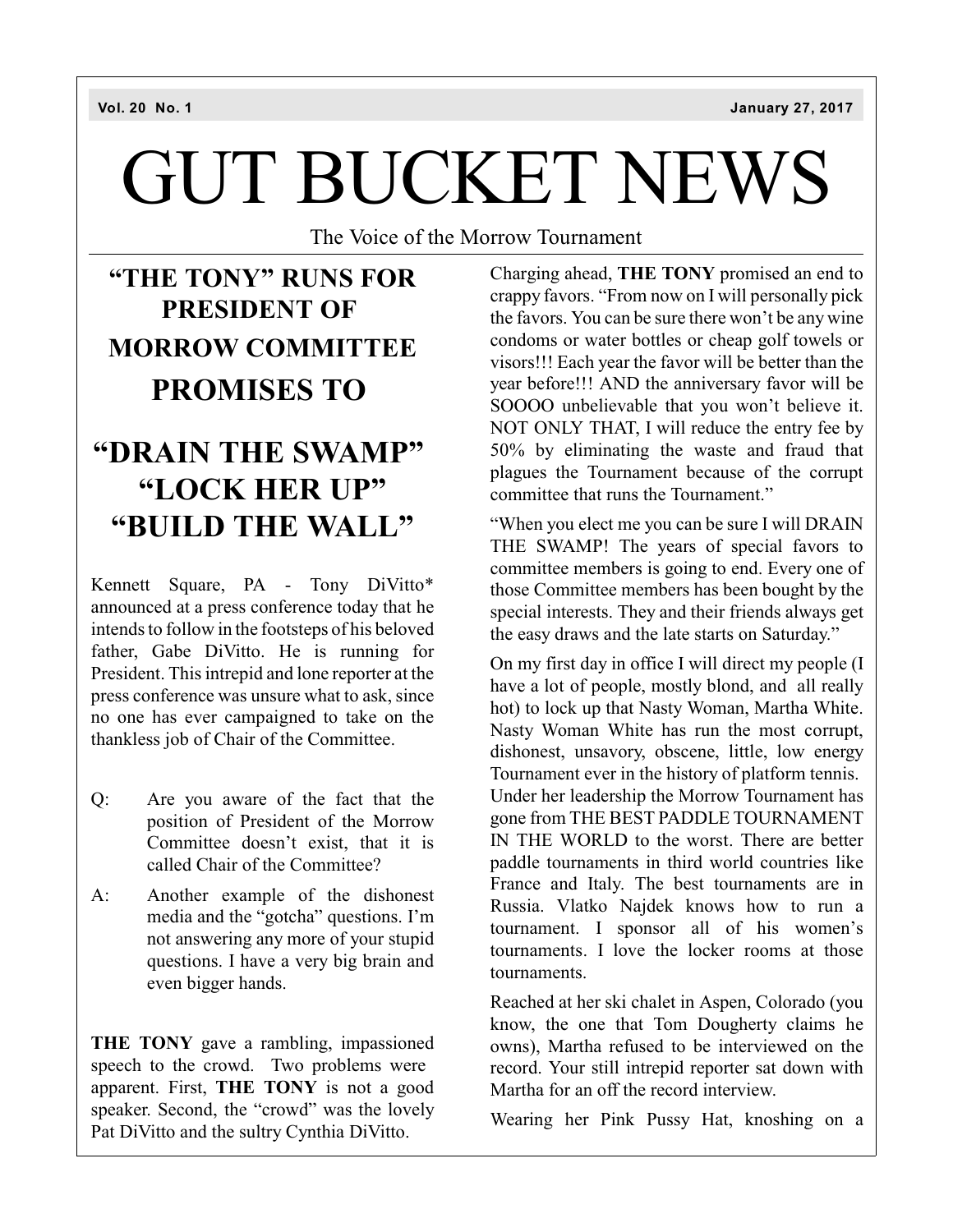#### **Page 2 GUT BUCKET NEWS January 27, 2017**

marijuana brownie and sipping a Cabernet in the late afternoon after a hard day of skiing, Martha was reflective and totally stoned. "Everyone thinks it's easy to run a paddle tournament. They don't know the tremendous burden we tournament directors have. The reason I get paid so much for this job is because I'm damn good. **THE TONY** doesn't even know how to find the men's locker room! He spends all his time in the Ladies locker room. He can't run a mixed tournament when he's only interested in women."

Later, Martha released a formal statement.

"When they go LOW, we get high!"

"When they ATTACK, we get the giggles!"

"When they LIE, we get the munchies!"

Nasty Woman Martha is a lock for re-election.

Finally, **THE TONY** promised to build a big, beautiful wall to prevent those drug dealing, criminal Main Line paddle players from illegally entering the Morrow Tournament The wall will be built down the middle of Rt. 202. It will be topped with sharp diamond shards to prevent them from climbing over.

"I assume there are a couple of good paddle people on the Main Line. Since I'm the least prejudice person ever, I'll let a few in. The extreme vetting process will assure we only get the best ones. That adorable Cooey Burkhart Lyon is always welcome. We might even let the whole Burkhart family come back if Cooey will vouch for them."

\*Pat, please note how many times our intrepid reporter spelled DiVitto correctly.

## **PLAY PADDLE! HAVE FUN!**

# **MORROW COMMITTEE E-MAILS HACKED!!!**

Greenville, DE - The Morrow CIA (Committee Intelligence Agency\*) is investigating a hacking of the Committee e-mails. Vladimir Al\*\*\*\*\*\*\*\*ch (last name is top secret) was behind the hacking. He was attempting to sow discord among the committee members. His ultimate goal was to make sure that Betsy  $P^{***}$ y (last name is top secret) would play in the A's, with her nationally ranked partner, Tim B\*\*\*\*\*e (last name is top secret).

(\*The Morrow Committee and Intelligence is a classic oxymoron. Look it up.)

### **THANKS TO OUR COCKTAIL PARTY HOSTS**

| 1991       | Ellie & Ron Maroney         |  |  |
|------------|-----------------------------|--|--|
| 1994       | Peggy & Randy Barton        |  |  |
| 1995       | Debbie Pearce               |  |  |
| 1996       | Kirk & Pres Ayars           |  |  |
| 1997       | Nancy & Dave Marvin         |  |  |
| 1998       | Ann & Jeff Nielsen          |  |  |
| 1999       | Ellie & Ron Maroney         |  |  |
| 2000-2001  | Debbie Pearce*              |  |  |
| 2002-2004  | Leatrice & Toby Elliman*    |  |  |
| 2005-2011  | Anne & Wade Scott**         |  |  |
| 2012-2013  | Sue Ann & John Kane         |  |  |
| 2014       | Erica & Chris Donoho        |  |  |
| 2015       | Anne & Wade Scott**         |  |  |
| 2016       | Cindy & Steve Wilkinson     |  |  |
| 2017       | Shana & Ashley Altschuler   |  |  |
| 2018       | YOUR NAME HERE!!            |  |  |
| *Hat Trick | ** A Full Gowen & Many More |  |  |
|            | <b>CELEBRATE</b>            |  |  |
|            | <b>44 YEARS OF FUN!</b>     |  |  |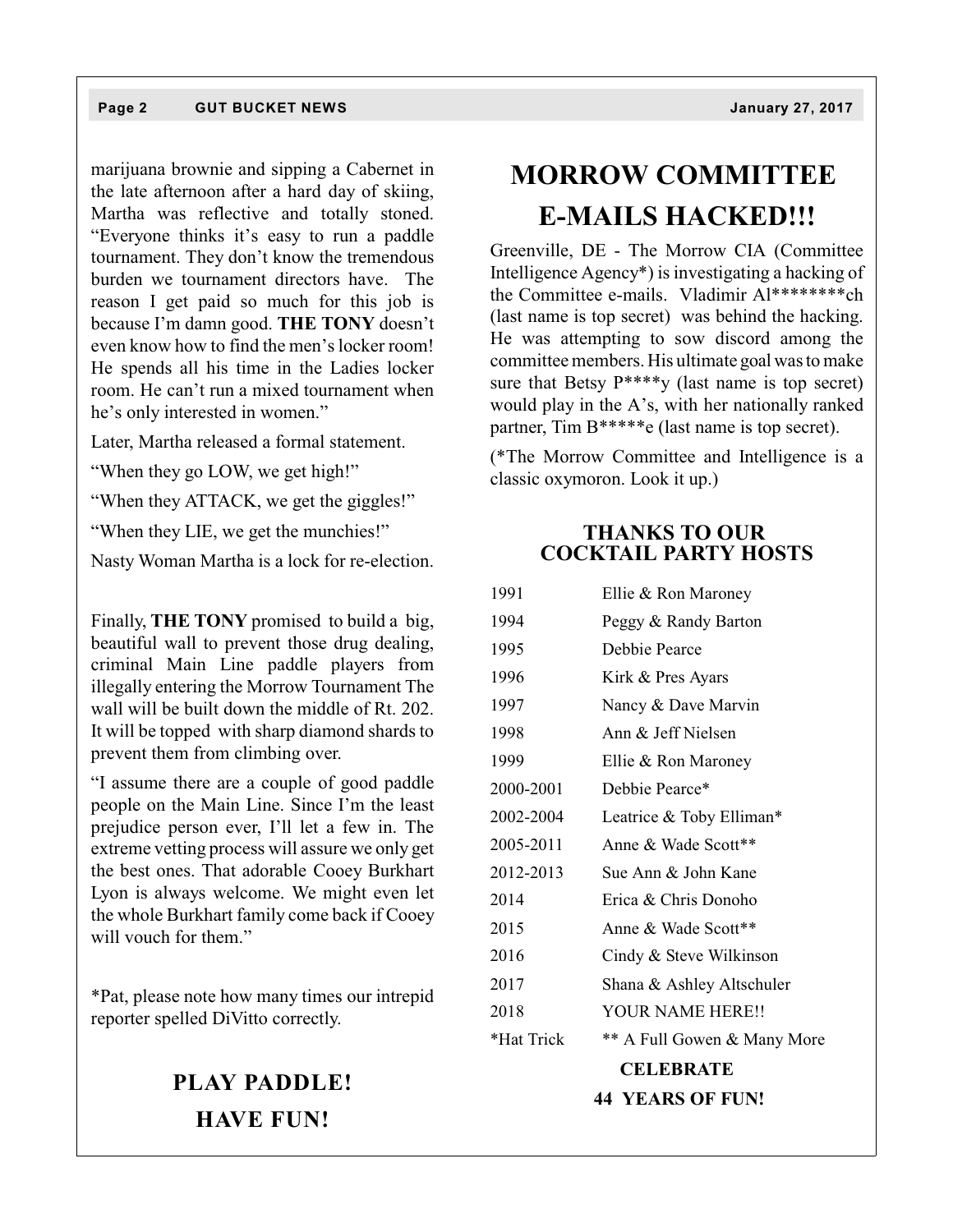## **Page 3 GUT BUCKET NEWS January 27, 2017**

# Morrow Tournament Champions

|               | <b>CHAMPIONSHIP</b>                      | <b>FLIGHT A</b>                         | <b>FLIGHT B</b>                          | <b>FLIGHT C</b> |  |  |
|---------------|------------------------------------------|-----------------------------------------|------------------------------------------|-----------------|--|--|
| <b>FLIGHT</b> |                                          |                                         |                                          |                 |  |  |
| 1985          | Not Created Yet                          | Chas Burkhart<br>Caroline Burkhart      | Ed Morrow<br>Wendy Richards              |                 |  |  |
| 1986          | Not Created Yet                          | Ernie Rivet<br><b>Cindy Prendergast</b> | Hugo Schwandt<br>Nancy Marvin            |                 |  |  |
| 1987          | Not Created Yet                          | Chas Burkhart<br>Caroline Burkhart      | John Hoover<br>Barbara Hoover            |                 |  |  |
| 1988          | Not Created Yet                          | Tim McAvoy<br>Laurie Hissey             | Chan Moore<br>Ceci Moore                 |                 |  |  |
| 1989          | Tim McAvoy<br>Laurie Hissey              | Larry Scott<br>Anna Brantley            | Shaw Taylor<br>Milbrey Jacobs            |                 |  |  |
| 1990          | Chas Burkhart<br><b>Bunny Vosters</b>    | Jeff Hulick<br>Margaret Munday          | Chip Pollock<br>Verna Teets              |                 |  |  |
| 1991          | Tim McAvoy<br>Laurie Hissey              | Ken Goddu<br>Candy Goddu                | Rod Maroney<br>Eileen Maroney            |                 |  |  |
| 1992          | Tom Safford<br>Laurie Hissey             | Ron Groff<br>Maureen O'Berg             | Jamie Marvel<br>Lisa Hughes              |                 |  |  |
| 1993          | <b>Todd Marvin</b><br>Cindy Prendertgast | Penn Yeatman<br>Sandy Yeatman           | George Hobbs<br>Debbie Hobbs             |                 |  |  |
| 1994          | Tim McAvoy<br>Laurie Hissey              | Peter Veale<br>Milbrey Jacobs           | George Hobbs<br>Margaretta Brokaw        |                 |  |  |
| 1995          | <b>Todd Marvin</b><br>Cindy Prendergast  | Steve Kapp<br>Courtney Kapp             | Hugh Wallace<br>Janet Conigliaro         |                 |  |  |
| 1996          | Todd Marvin<br>Cindy Prendergast         | H. G. Haskell<br>Eileen Maroney         | Mike Skibicki<br>Margaret Smith          |                 |  |  |
| 1997          | <b>Bob Harrison</b><br>Cindy Prendergast | Ed McQuillen<br><b>Beth LaMotte</b>     | <b>Steve Smith</b><br>Wiz Applegate      |                 |  |  |
| 1998          | Ed McQuillen<br>Cindy Prendergast        | Ken Goddu<br>Candy Goddu                | Douglas White<br>Carolina White          |                 |  |  |
| 1999          | <b>Bob Bolling</b><br>Kim Jennings       | Jeff Nielsen<br>Debbie Hobbs            | Rich Habibi<br>Debbie DePhillips         |                 |  |  |
| 2000          | <b>Bob Bolling</b><br>Cooey Burkhart     | Vinson Hendrix<br>Margaretta Andrews    | <b>Bill Anderson</b><br>Eleanor Schwandt |                 |  |  |